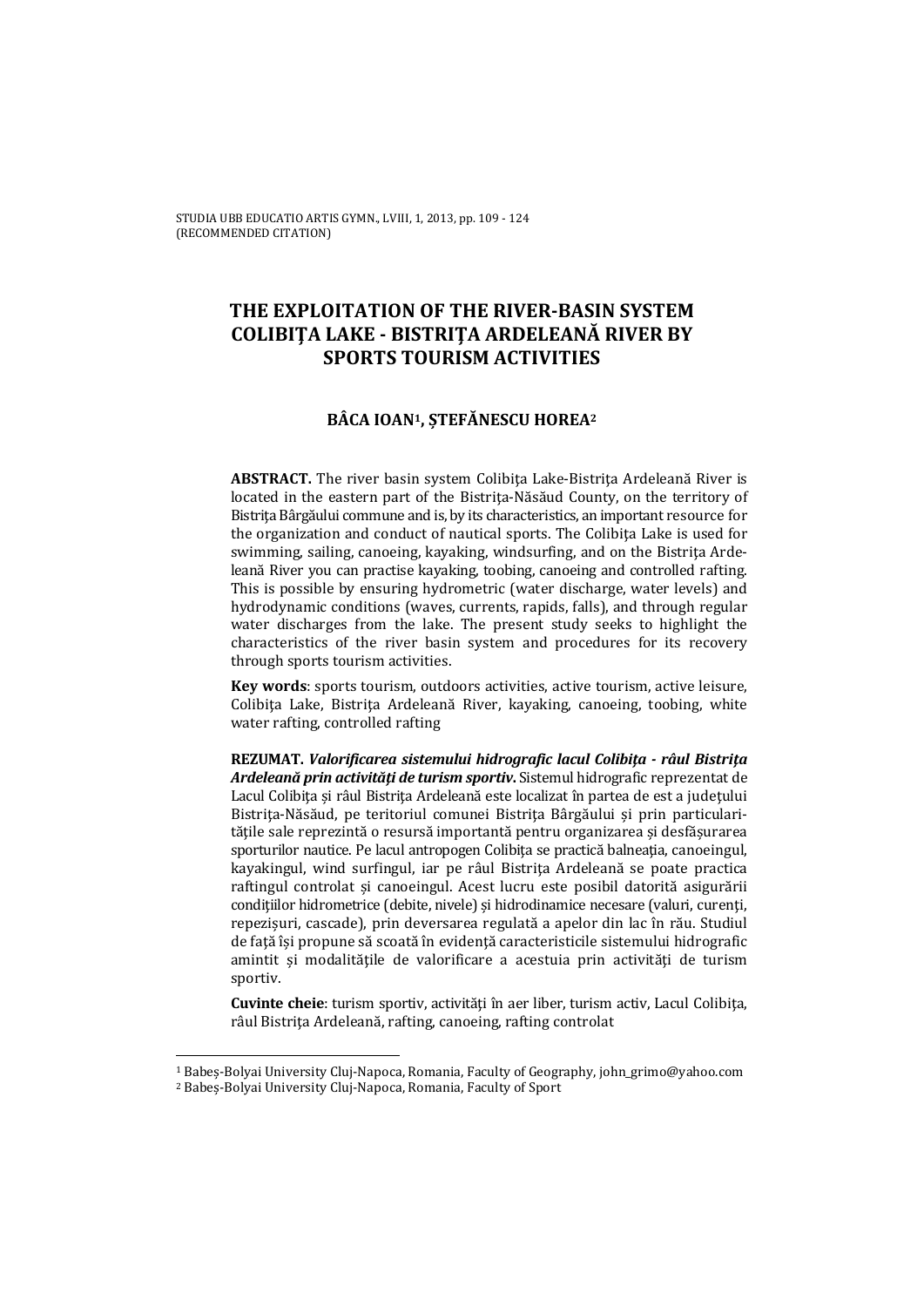## **Introduction**

 Sport tourism is a form of leisure and relaxation activities, implying outdoor mobility, straining the body, and contributing to the maintenance of health. These activities include those applying on the aquatic units (rivers, lakes, seas, oceans), such as nautical sports (rafting, kayaking, canoeing, riversurfing, toobing, water skiing, yachting, etc.).

Therefore, the present study aims to highlight the potential for tourism of the water-drainage basin system represented by the Colibita Lake and the Bistrita Ardeleană River (segment between Electric Power Plant of Bistriţa Bârgăului and Valea Ciorii of Prundu Bârgăului), and the ways and means of exploiting it through tourism activities. The study is a phase preceding the start of the project "Romania on whitewaters" released by the Ministry of Tourism in the framework of the Regional Operational Programme financed by the European Union through the European Regional Development Fund. Under this project the aim is fitting in that segment of the river, to carry out specific nautical sports such as rafting and kayaking in this case.

This project will be drawn up by the City Hall of Bistrita Bârgăului in collaboration with the Travel Agency Căliman Holiday Club on the Prior Axe-5: Sustainable development and the promotion of tourism - Exploiting the tourist potential and creating the necessary infrastructure for improved attractiveness of regions of Romania as tourist destinations.

The two component areas, Lake Colibita and the Bistrita Ardeleană River, represent important resources at regional level for sports tourism, which are differently regarded to. Thus, while the Lake Colibita is fully used for recreational boating and swimming, on the Bistriţa River nautical activities are scarce at first, being organised solely by the Travel Agency Căliman Club Holiday from Bistrita, possessing appropriate equipment.

Implementation of this project would contribute to the development of tourism in the Bistriţa Bârgăului commune, through increasing the number of visitors, the emergence of reception structures (hostels, catering), establishment of jobs, increasing incomes of local people, etc.

## **Methodology**

For the preparation of the present study several stages have been completed, as follows:

-consultation of specialized works in the area of watershed and hydrometry (Zăvoianu, 1978, 2006);

-processing of statistical data relating to sports tourism activities organized on Colibiţa Lake, and on the Bistriţa River, downstream of Electric Power Plant of Bistriţa Bârgăului, supplied by some leisure service providers (Căliman Holiday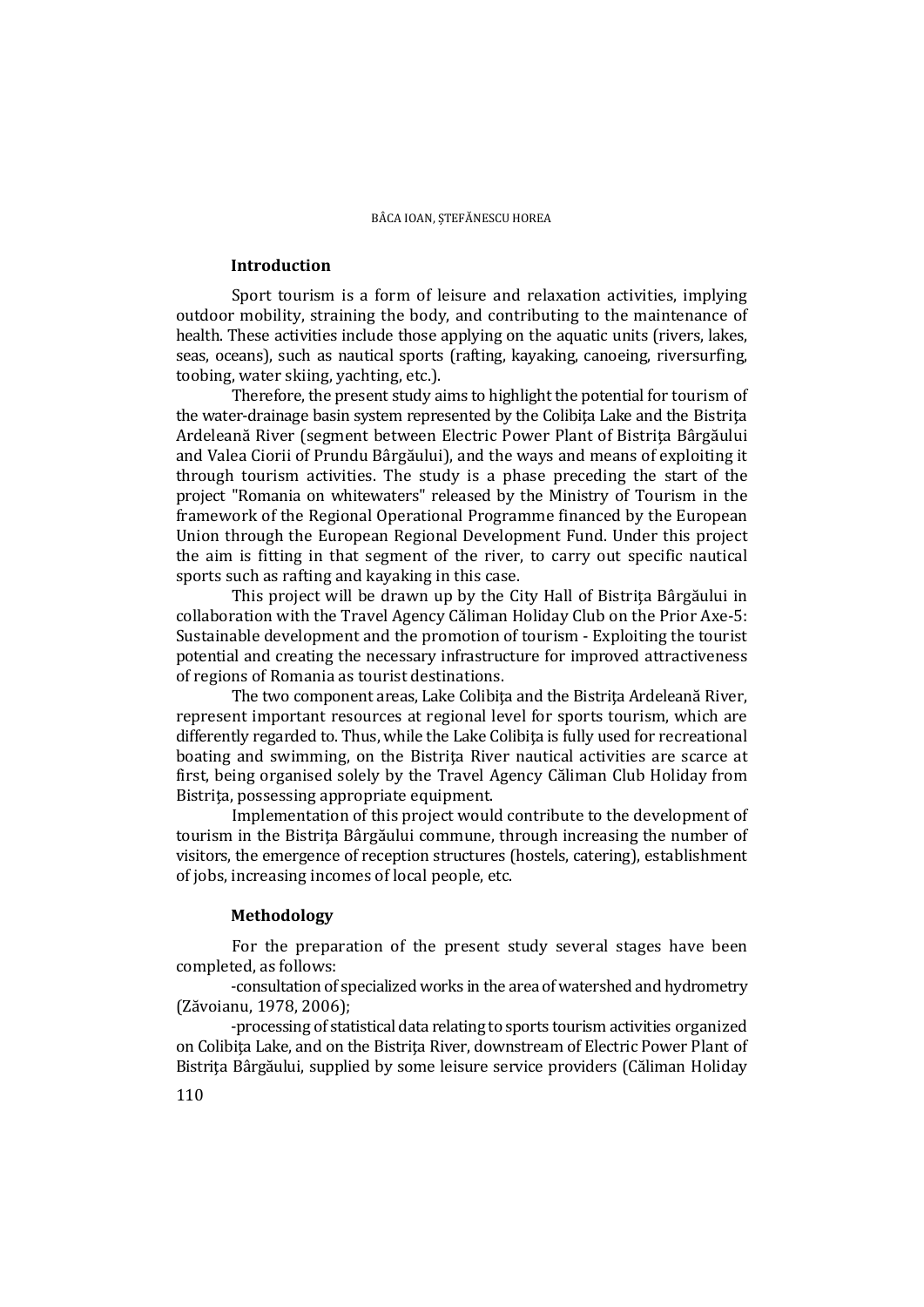Club, Sports Club, Schreiner, etc.) and by the Faculty of Physical Education and Sports of Babes-Bolyai University, Bistrita Extension;

-conducting field observations during sports activities at Colibita, in the Bistriţa River Gorges and to the sector between the Electric Power Plant Bistrita Bârgăului and Valea Ciorii from Prundu Bârgăului;

-carrying out geomorphological and hydrometrical observations and measurements on the river sector, on the river bed processes and some parameters like width and configuration of the river beds, level, speed and water depth;

-analysis of topographic maps and ortophotoplans for determining the degree of river bending subject to investigation and the relationship between it and the neighbouring meadow;

-consultation of the local sustainable development strategy of the Bistriţa Bârgăului commune;

-development of cartographic materials (maps, profile) in order to illustrate the potential of the morphologically and hydrodynamic river segment in the study.

## **Study Area**

The river-basin system represented by the Colibita Lake and Bistrita Ardeleană River, the segment Electric Power Plant Bistriţa Bârgăului-Valea Ciorii Prundu Bârgăului is situated in the north-eastern part of the Bistrita-Năsăud County, in the territory of Bistriţa Bârgăului and Prundu Bârgăului municipalities (fig. 1).

Colibita Lake has anthropogenic origin and occupies the western compartment of the Colibita Basin (Bâca, Șteff, 2010), being formed by the accumulation of Bistrita Ardeleană River behind a rockfill (andesites), built between Dealu Pușcă (1081 m) and Capu Dealului (1051 m). Hydrometric parameters of the lake are significant and show its potential for supporting the activities of tourism and nautical sports (table 1).

### **Table 1.**

| Area | Lenght | Max. width | Max. depth | Volume                |
|------|--------|------------|------------|-----------------------|
| 'ha) | (km)   | [km        | (m         | (mil.m <sup>3</sup> ) |
| 300  |        | ⊥,∪        | 60         | ົ                     |

The Hidrometric parameters of Colibita Lake (source SGA Bistrita-Năsăud)

 The Bistriţa River has its source in the Bistricior massif from the Călimani Mountains, drains the eastern part of the Colibita Depression (Mita basin) and flows into the reservoir, from where, under the dam, crosses over a length of 7 km the gorge sector, after which he continued his course to the confluence with Șieu river, at Sărăţel.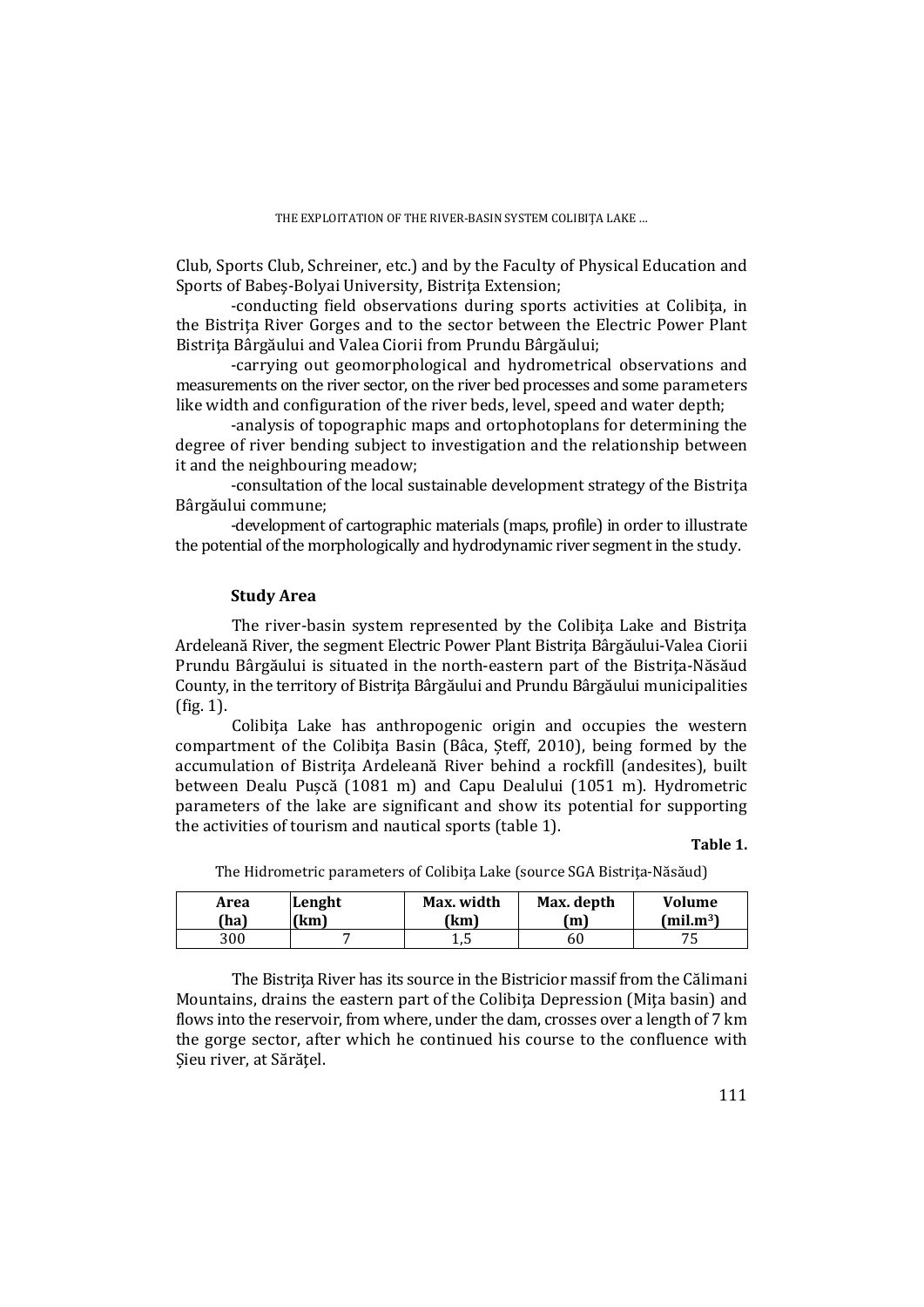The sector of river that is the subject of the present study is between the Electric Power Plant from Bistriţa Bârgăului and Prundu Bârgăului, and is distinguished by geomorphologic and hydrometric parameters suitable for practicing controlled rafting and other water sports (kayaking, canoeing, toobing) (fig. 2).



**Fig. 1.** The geographic position of the study area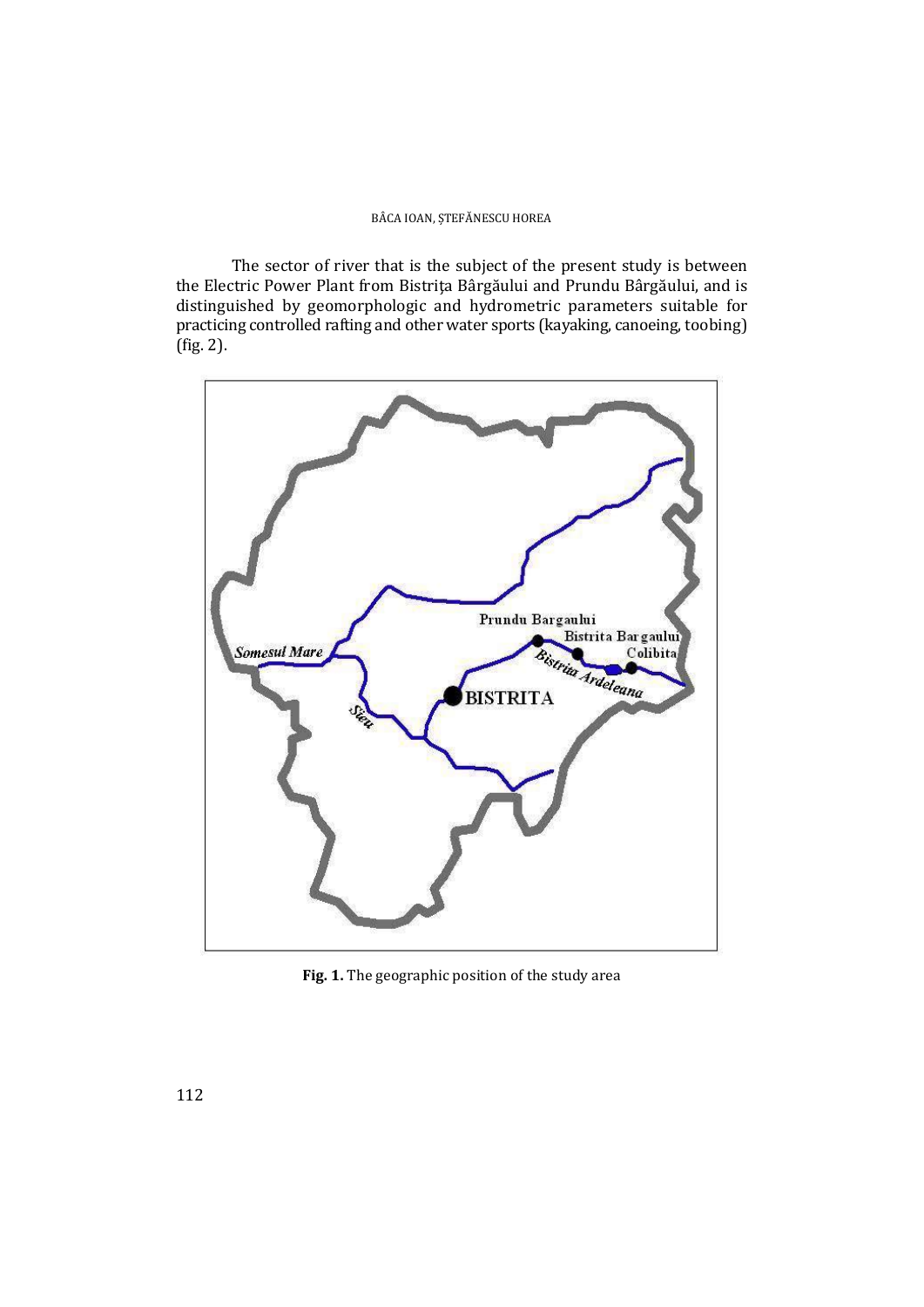

**Fig. 2.** The river-basin system Colibiţa Lake - Bistriţa Ardeleană River

## **Results and Discussion**

## *Exploitation of Lake Colibiţa through teaching activities*

By its parameters, Lake Colibita supports the pursuit of various forms of sport and teaching tourism such as swimming, windsurfing, kayaking and canoeing. These activities are extremely attractive, with internships accelerated as the material is specifically adapted to applications. The kind of effort is beneficial involving the bio-physical functions of the body, the mobility having as fundamental element the adaptability to a wide range of variables (mainly climatic), and the foresight of uncertainty and adventure rises attractiveness. Infrastructure and the specific offers of the entrepreneurs are well represented by providing services that meet the requirements of the market.

Practicing with students and masters from the Faculty of Physical Education and Sport from Bistrita, started with the idea of upgrading the natural potential of the area in question, by organizing aquatic activities comprising a significant number of participants, taking into account the development of the concept of eco-culture (very little is currently known)

The programme is addressed mainly to students and masters from their specific specializations which interact deeply with the natural environment, and being the most appropriate in respect to the change of mentality, in the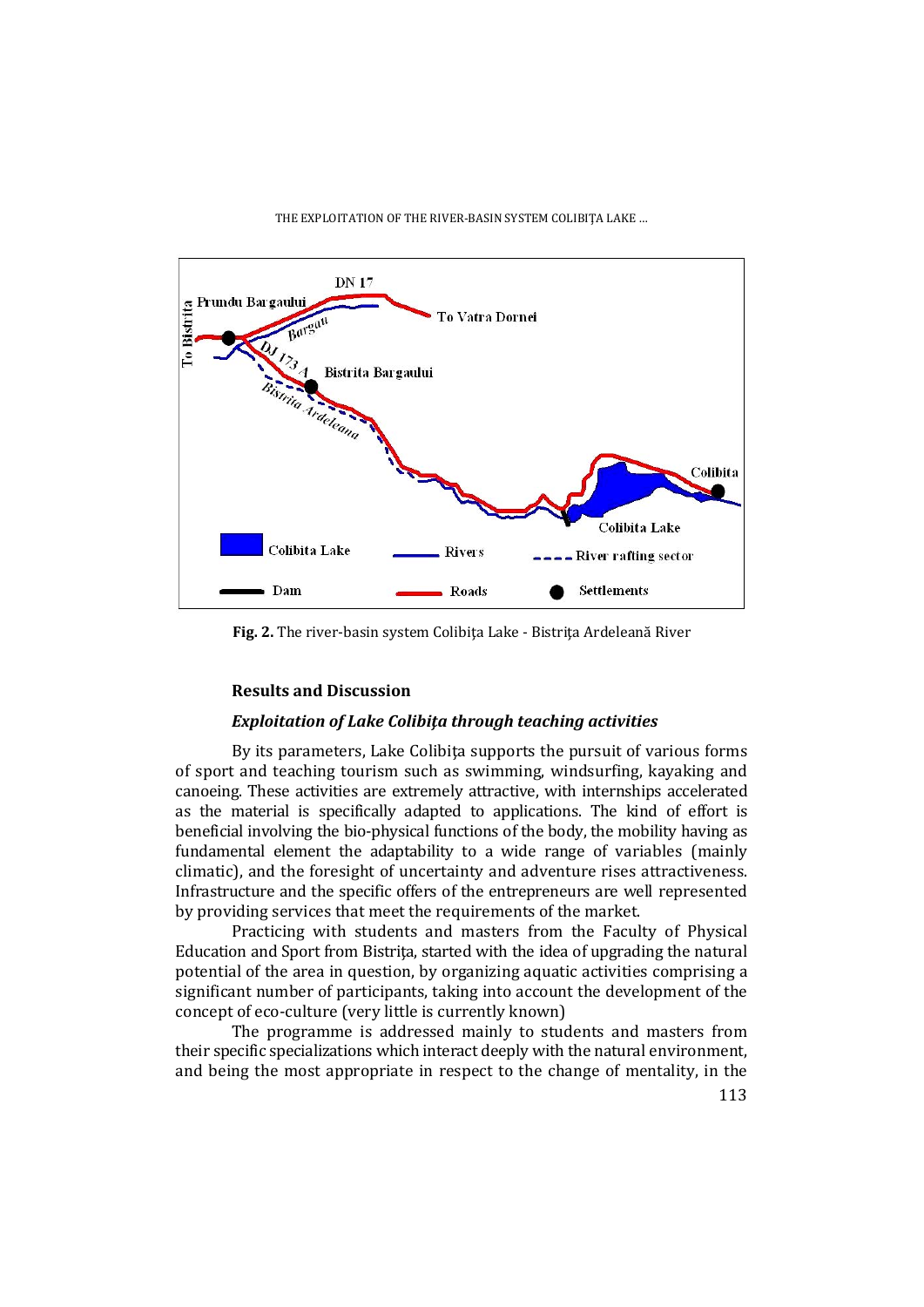attitude towards the environment, and active approval. Synthesizing, the main objectives relate to:

- highlighting the tourism potential by practicing adventure tourism;

 - development of domestic tourism through the promotion of tourism offers based on active leisure;

- raising the importance of the events organized by increasing the number of participants and the expansion of the offer.

In this context, we have been monitoring the past three aquatic applications being run on Lake Colibita in collaboration with local businesses specialized in the field of active entertainment, during which we launched the concept of aquatic weekend (table 2, fig.3).

The programme of activities has been carried out on two lessons, as follows:

1) Lesson 1 - learning/stabilisation:

- briefing/information on land;

- transportation manoeuvres of equipment on land;
- boarding and overboarding manoeuvres;
- paddling techniques;
- rescue/operation of overthrow situation;
- methodical line kayaking/canoeing navigation on freestanding water;
- games for improving movement/change of direction;

2) Lesson 2 - stabilisation/improvement, took place in the form of a nautical team game called "The naval battle", and requires cooperation, coordination, strategy and tactics. The terms of regulation may refer to:

- the whole group is divided into two teams (red/yellow), each team gets an equal number of the following types of equipment:

- inflatable double-kayaks (battleships) which are very stable, but larger and slower; are ideal for passing defence and involve simultaneous/paddling manoeuvres / related work in a team;

- inflatable single-kayaks (frigates), with intermediate skills, with a good compromise between stability and speed; it have inflatable outer tubes like the battleships, but are shorter and have an enhanced hydrodynamic; ideal for blockages, escort, coverage;

- plastic kayaks (torpedo), which are the fastest and highly manoeuvrable, but suppose a good balance and paddling techniques (you can flip them relatively easy);

After that, the two teams and the paddle man for each kind of craft need to be established. Then follows the cutting on the water, on the groups and on the types of boats.

Each group is led by a guide who will demonstrate the paddling techniques and specific handling; a period of time for exercises shall be granted, and then practice is considered ready to begin the battle.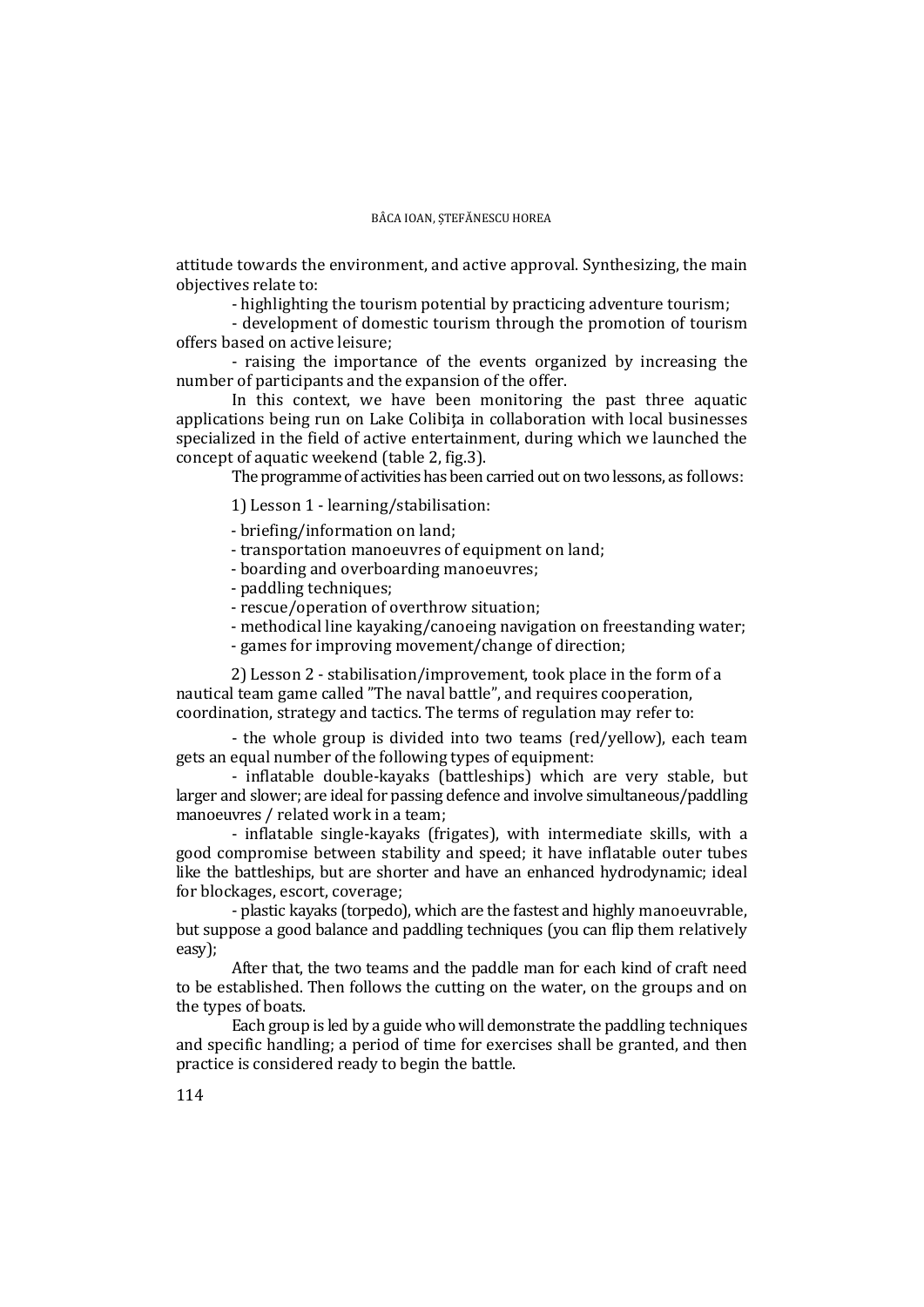#### THE EXPLOITATION OF THE RIVER-BASIN SYSTEM COLIBIŢA LAKE …

**Table 2.**

### Categories and number of participants at nautical activities in the Colibiţa Lake area

| Year unfolding                                    | 2010 | 2011 | 2012 | <b>Total</b> |
|---------------------------------------------------|------|------|------|--------------|
| Second year students-optional paddling techniques | 40   | 43   | 43   | 131          |
| Masterands active leisure                         | 10   | 28   | 30   | 68           |
| Others activities                                 | 12   | 16   | 38   | 66           |
| Total                                             | 62   | 67   | 116  | 245          |



**Fig. 3.** Comparative diagram of participants in nautical practical activities between 2010 and 2012

## *The exploitation of Bistrita Ardeleană River by educational and sport tourism activities*

### *The geomorphology of controlled river rafting sector*

The presence of the Colibita Reservoir favours practicing nautical sports, particularly rafting, but only on the sector between the Power Plant from Bistrita Bârgăului and Prundu Bârgăului, where geomorphological and hydrodynamic conditions are met.

The Power Plant is located at the exit of the Gorge of Bistrita River, on the left side of the river, and generates electricity (21 MW) based on a water pipeline from the Colibita Lake. After activating the turbine power plant, water is ejected in the Bistrița Ardeleană River with a discharge rate of 13  $\text{m}^3/\text{s}$ ,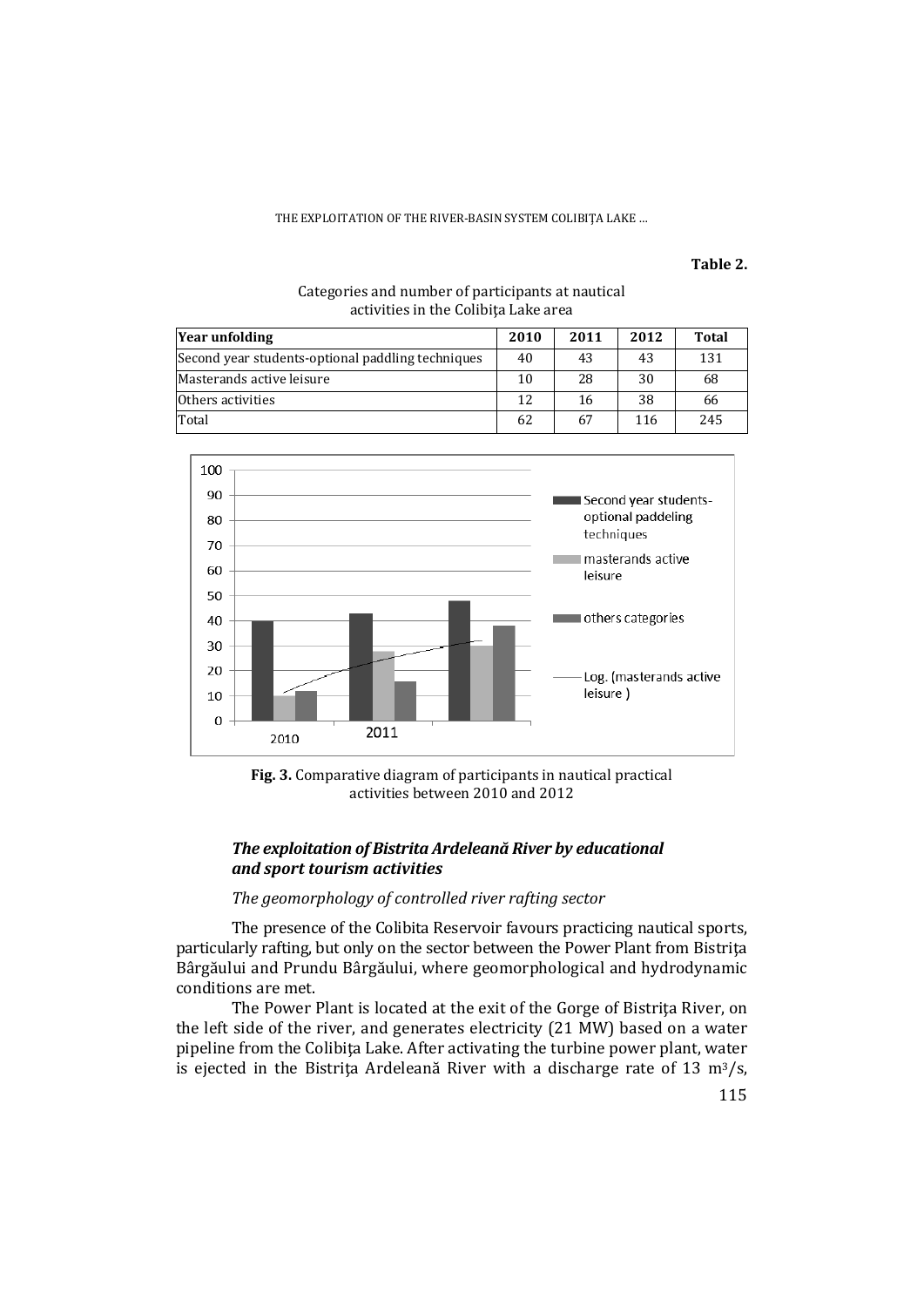which ensures the necessary hydrodynamic parameters for controlled rafting, such as: raising the level and speed of the water, the emergence of the rapids and waves, production and the increase of the streams.

The discharge of water from the Power Plant into the river its made by a particular program, which takes account of the requirements of the national electricity system, increasing the level of water in Colibiţa Lake in rainy periods and the Bistriţa city's water needs.

 The section of the Bistriţa Ardeleană River under study presents the following geomorphometric and hydrometric features (table 3):

#### **Table 3.**

### The geomorphometric and hydrometric parameters of the river rafting sector

| Lenght | Width    | Depth        | Drop | <b>Medium slope</b> |
|--------|----------|--------------|------|---------------------|
| (km    | (m)      | (m           | (m)  | $\%$ <sub>0</sub>   |
|        | $6 - 30$ | $0.6 - 1.50$ | 100  | イウビ<br>ل,21         |

 The longitudinal profile of the river is generally straight, has continued dropping and shows some cracks of sloping (La Remiză, La Cociorvă, Bridireasa) which results in increased hydrodynamic processes, increasing the attractiveness required by rafting (fig. 4). Through its gradient of 12.5‰, the section of the river is among the most important destination for rafting in the country, alongside the rivers Rebra (22‰), Cerna (16‰), Aries (9.5‰), Jiu, or Bistrita Aurie. Although the best practice for commercial rafting is on the rivers sector with a slope between 16‰-24‰, in the case of Bistrita Ardeleană River the smaller slope is compensated by the lower course of the river and a constant discharge during outflow from the Power Plant.



### **Fig. 4.** The profile of the river rafting sector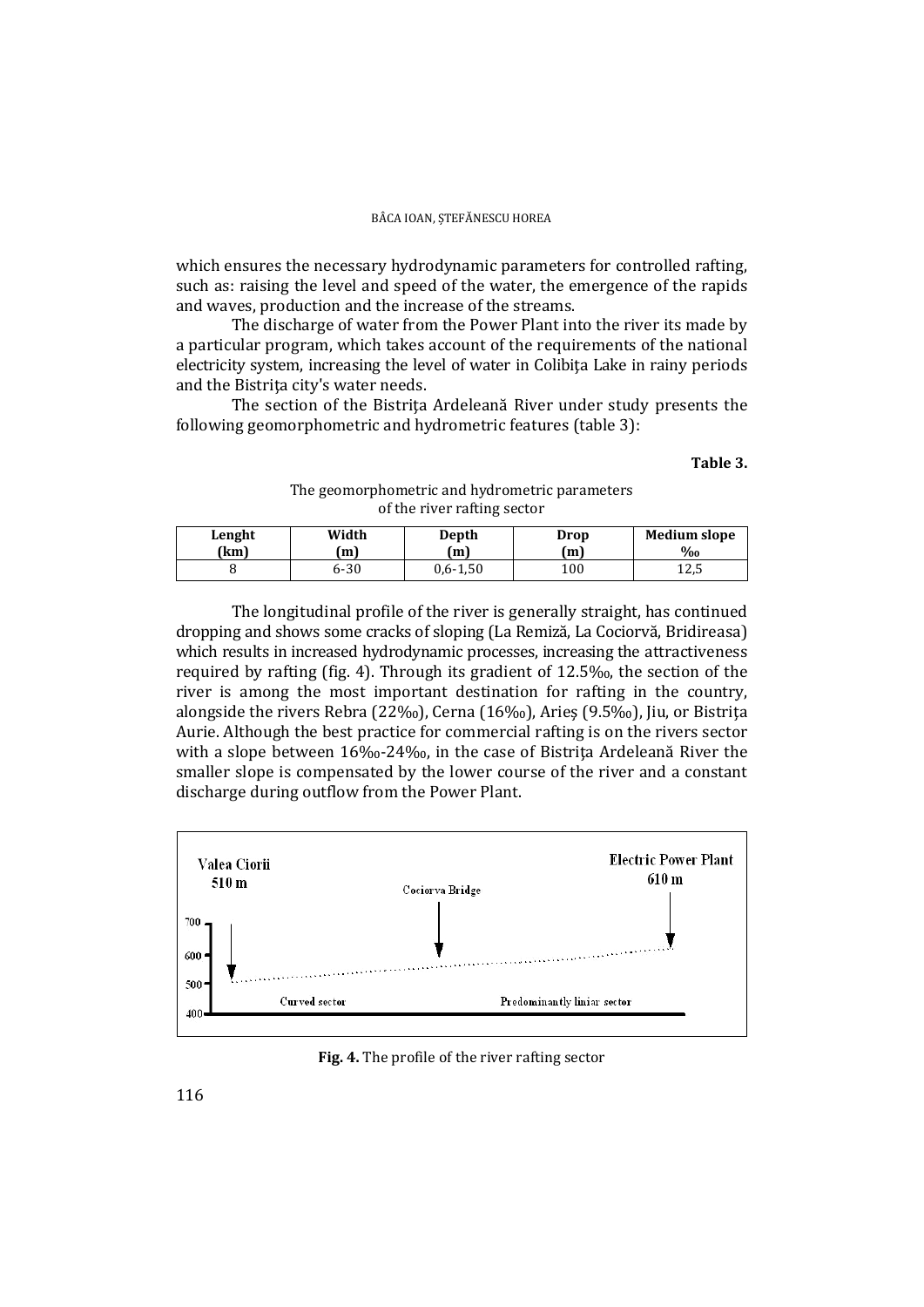The detail of the river in this area is represented by a sequence of pools, rifles, sectors with gradient, benches of gravel, steps and thresholds, which at high levels and discharge of water do influence hydrodynamic processes. Thus, the pools generates a laminar slow flow of the water and rifles, steps and thresholds sustain the turbulent and rapid flow of water, accompanied of waves, and small waterfalls.

An important role for the hydrodynamic processes, relevant for controlled rafting, is the presence of man-made steps in the longitudinal profile of the river, built to mitigate the flood, for Sewage Treatment Station (La Magazin) or for distilleries (La Biserici, La Ciopa). They have a height of 1- 1.5 m, and at large discharge and levels generate waterfalls which increase the attractiveness of navigation. There should also be mentioned two gravel islands, one downstream of Podul Sălăgeanului, near the distillery, and the second downstream of Podul Bridireasa, which determine the split of the river.

Downstream of the Valea Bârnelor sector, the initial morphology of the riverbed has been changed between 2007 and 2010 by works settlement, which caused the shaping of ponds, larger sectors and grinds on both sides of the river.

In transverse section, the river sector features a minor streambed with widths frequently between 6-18 m, growing downstream, bounded by a large meadow, occupied by households, agricultural fields, forests with alder and willow, and traffic routes (fig. 5). The maximum width of the riverbed is recorded in the Podul lui Cociorvă sector, measuring 35 m. The width of active surface of the river during the water discharges from the Power Plant is 6-30 m.



**Fig. 5.** Geomorphologic sketch of the river rafting sector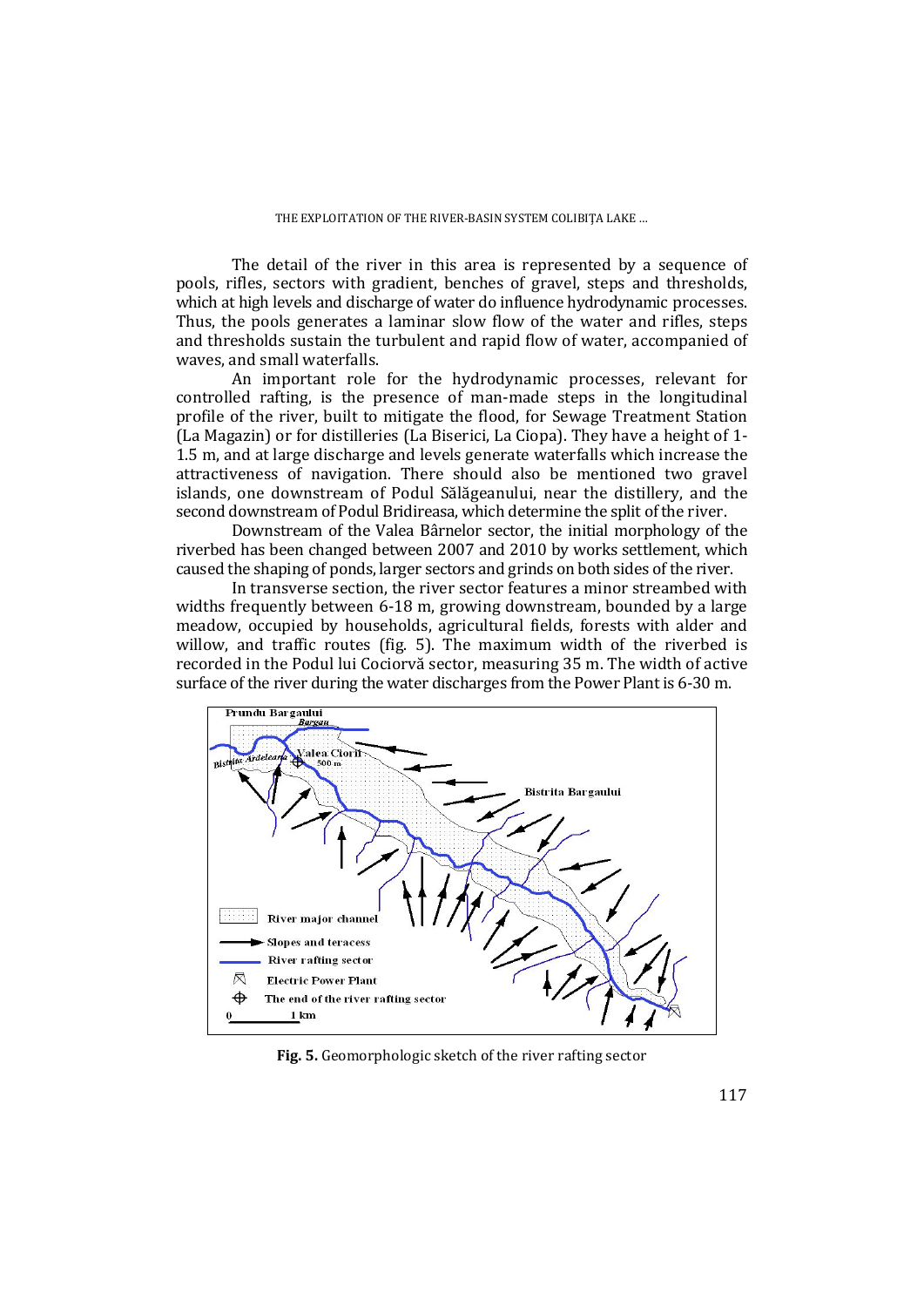On the left side of the meadow, the river is accompanied by a causeway, which permits the access and the motion of tourists and on the right side runs the County Road DJ 173. The height of the meadow is maintained, generally between 2-3 m, but in some areas it reaches just below 1 m, which allows craft mooring and regrouping of the teams (upstream of the Bridireasa, Valea Ciorii).

 Throughout its extent, the river sector is crossed by 6 decks (La Fabrică, Bugnărești, Sofia, Boncu, Prigon, Velniţa lui Orban) and 5 bridges (Tătarca, Sălăgean, Cociorvă, Bridireasa, Biserici), which allow the movement of tourists, crossing of the river and the observation of rafting boats.

 The riverbed is made up of volcanic conglomerates (between the Power Plant and Podul Sălăgeanului) and clay (between Podul Sălăgeanului and Valea Ciorii), and the silting of riverbed are coarse, being represented by debris, gravels and blocks which, at rates and levels, is reflected on the hydrodynamic processes through induction of turbulent flow, and the emergence of waves, rapids, falls and streams, elements necessary for the rafting.

The analysis of the riverbed pattern takes out two separate sectors:

- the Power Plant - Podul lui Cociorvă sector, with a length of 4 km, widths of 6-17 m, declivity of 7,5‰ and the predominance of straight segments;

- the Podul lui Cociorvă - Valea Ciorii sector, with a length of 4 km, widths of 8-30 m, declivity 17,5‰, meanders more significant (1,14 sinuosity coefficient, the length of meanders: 200-500 m).

The channel processes are moderate, because the water-discharge on the Bistriţa Ardeleană River is controlled by the Colibiţa dam, but nevertheless there are some sectors with shore erosion, benches of gravels, and alluvial fans at the mouth of major tributaries (Pietroasa, Bridireasa), which at high levels induce optimal hydrodynamic conditions for rafting (waves, rapids, streams).

## *The hydrodynamic features of the river sector*

 The studied river sector is relevant for water sports and rafting only when the water is discharged from the Power Plant, with different purposes (electricity supply, discharge stabilization, ensuring water needs for the city of Bistrita). At that time, discharge and high levels ensure the floating of the craft, and determine the hydrodynamic elements attractive for tourist activities, like waves, streams, rapids and falls.

The water level in periods when the Power Plant is not working is between 50-80 cm, at a normal discharge of  $5.47$ -0,65 m<sup>3</sup>/s (fig. 6).

During periods when the Power Plant operates and discharge water to the river, the water level, at a discharge  $16,2-17,7$  m<sup>3</sup>/s, is situated between 122-128 cm (fig. 7). Under these circumstances, in sectors with coarse sediment waves are forming, with heights of up to 1,5 m (La Velnită la Cociorvă, Bridireasa,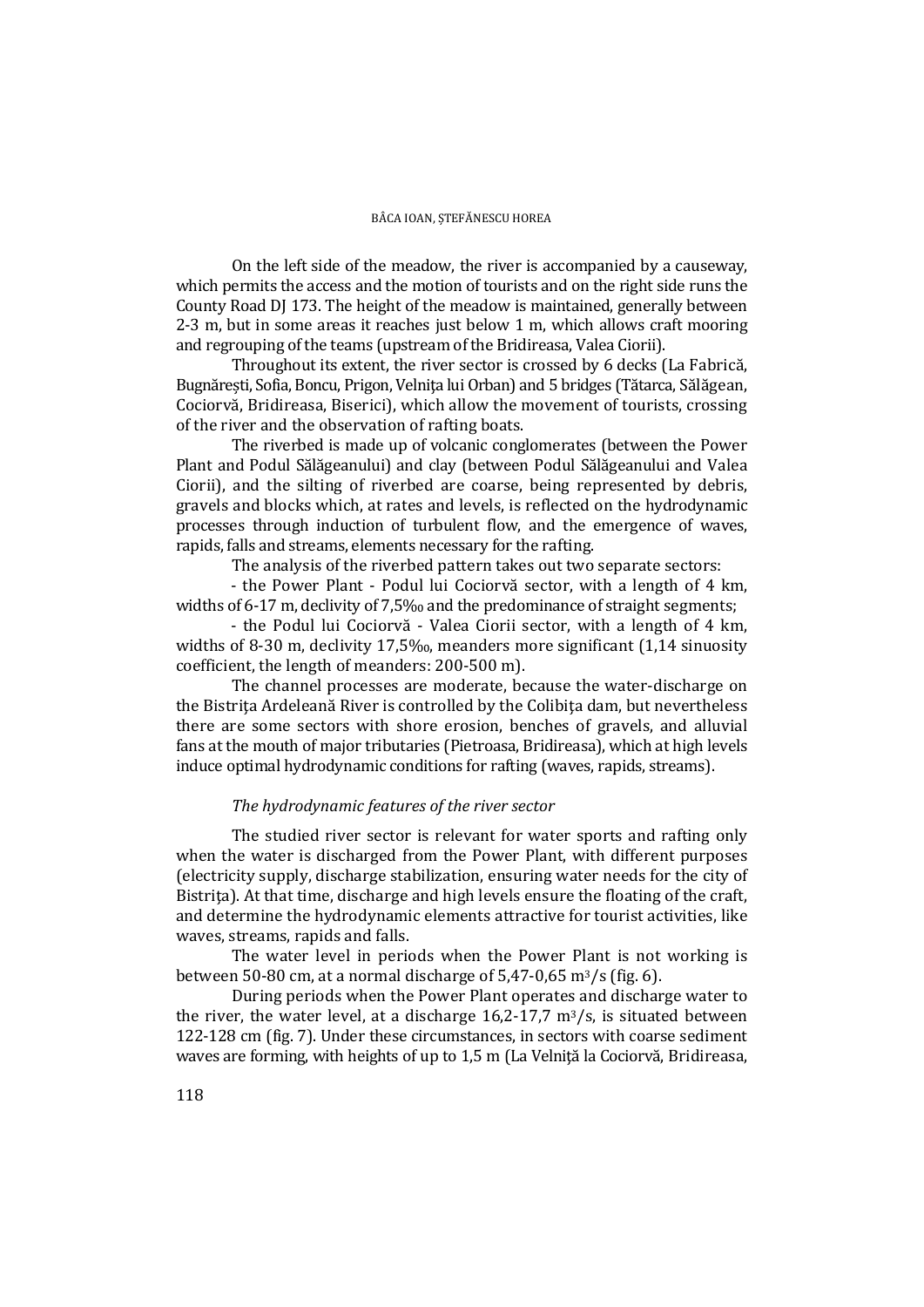La Neamţu), on the slope sectors arise rapids (La Remiză, Podul Sălăgeanului, La Velnită la Orban, Bridireasa) and in areas with thresholds and steps small waterfalls can be seen.



**Fig. 6.** Water level at 6 a.m. (May, 2012) (source SGA Bistriţa-Năsăud)



**Fig. 7.** Water level at 6 p.m. (May, 2012) (source SGA Bistriţa-Năsăud)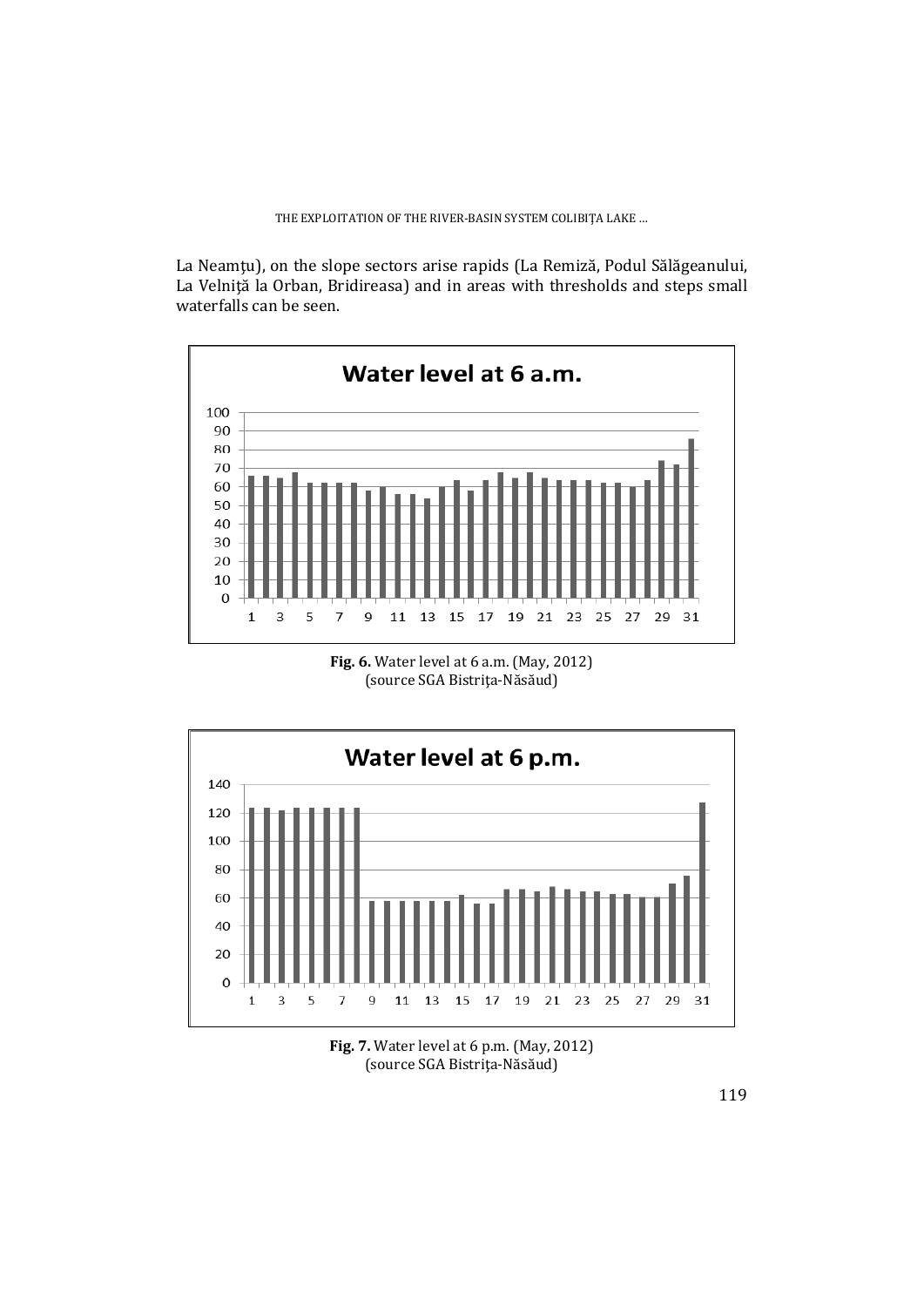#### *Comparative problems*

 The rafting is a recreational activity that is carried out in Romania on several rivers, such as Jiu, Bistriţa, Arieş, Buzău, Cerna, Nera, Rebra (Munteanu, 2010), etc. In all these cases, the periods favourable are fall, spring and during summer floods, when the discharge and levels ensure the craft flotation. The controlled rafting runs only on the Buzău river, downstream the Siriu Power Plant, and on the Bistrita Ardeleană river downstream the Power Plant from Bistrita Bârgăului. This activity may take place throughout the year, by the discharge of water from Siriu and Colibiţa Lakes.

Downstream of the confluence with the Bâsca River, the discharge of Buzău River is controlled by the Siriu Power Plant and has an average of 25 m<sup>3</sup>/s, and the length of navigable sector is 10-15 km. Hydrodynamically, we distinguish waves of up to 2 m, rapids, waterfalls, accelerated sectors by narrow and linear obstacles. The associated forms of tourism can include: hiking, etnotourism, cyclotourism, enduro, etc.

### *The tourist exploitation of the river sector*

The biggest advantage of this river sector is the presence of the Colibita Reservoir. This makes it possible to practice rafting and kayaking at any time of the year, not only in spring, when the rivers of Romania have a high discharge due to snow melting in the mountains and precipitation. So, in summer months, when most of the rivers have a low discharge, the Bistrita Ardeleană river represents an ideal opportunity for those that love aquatic sports. The length of this sector is 8 km and the average gradient is 12,5 m/km, and when the water from the Colibita Lake is discharged, the river turns into a whitewater torrent, very attractive for practicing rafting and kayaking.

The class of difficulty is II-III (medium), especially because of the strong current of water and the long portions without quiet water, where sustained techniques and manoeuvres to keep the boat on the correct path are necessary. The river has numerous rapids, thresholds, white waves, being a true whitewater river throughout the entire length.

Practicing nautical sports on the river must be considered in the context of experience gaining, and that is what will happen on the methodical structure which begins from standing water Therefore, the nautical base for initiation and strengthening the skills was established on the Colibita Lake. then it will move gradually to the more spectacular developments on river sectors, increasingly more difficult and technical. More and more, at this level security measures and help power in case of overthrow of the craft are necessary.

In the nautical weekend of Colibita, the leisure and educational activities have continued on this segment of the river, according to the following schedule: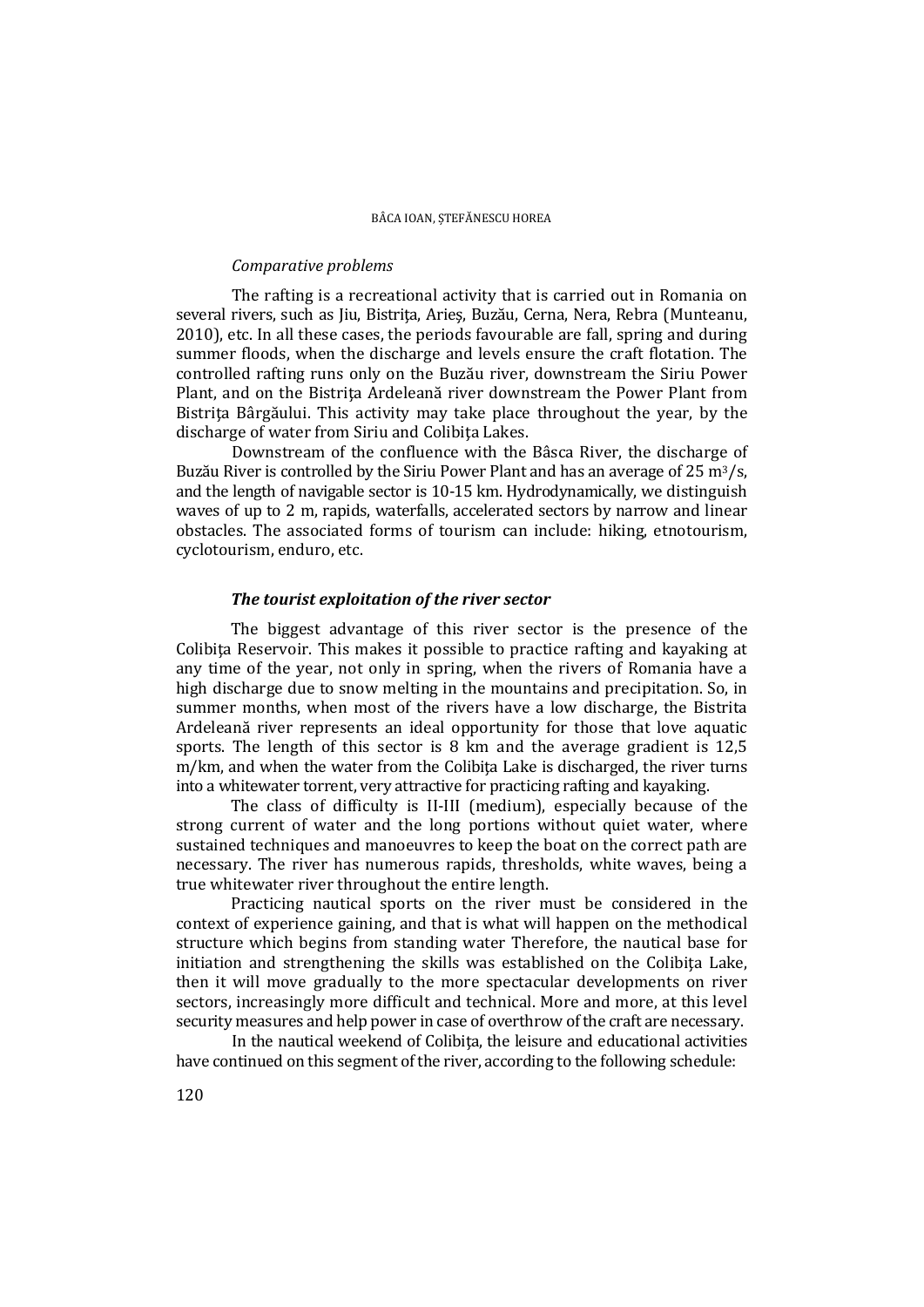1) The second day:

Lesson III-IV/ improvement, which was practicing controlled rafting on the river sector, action attended by 65 people;

2) The third day:

Lesson V/ processing, where the participants have been practicing kayaking on the same river sector.

## *Associated tourism forms*

 In addition to nautical sports, supported by the river basin system Colibita Lake - Bistrita Ardeleană River, there can also be practiced other active forms of tourism in the vicinity, such as:

- hiking (Bistrita Gorges and the side valleys Soimu, Stegea, Repedele; the massifs Piatra Mare, Dl. Pușcă, Piatra lui Orban ridge);

- cyclotourism (Colibiţa, Bistriţa Gorges, etc.);
- climbing (Bistriţa Gorges);
- tourism for gathering ornamental and medicinal plants;
- ecotourism (Protected area Repedea);
- sport fishing (Colibiţa Lake, Bistriţa Ardeleană river);
- cultural tourism (Bistriţa Bârgăului village);
- camping tourism (Bistriţa Gorge, Gura Șoimu, Colibiţa).

## **Conclusions**

The drainage system of the Colibita Lake and Bistrita Ardeleană River, the sector between the Power Plant Bistriţa Bârgăului - Valea Ciorii from Prundu Bârgăului is an important resource for practicing nautical sports.

 Discharge rates and levels provided on the river by the release of water from Lake Colibita in the Bistrita Ardeleană River, the geomorphologic and hydrometric features of the segment studied (length, width, slope, detailed morphology) and hydrodynamics induced by them (waves, currents, waterfalls, rapids) favour practicing controlled rafting, kayaking and canoeing.

 According to the International Scale of River Difficulty, the studied river sector fall into categories II-III medium and can be disposed for pleasure navigation, for relaxation and leisure.

On the basis of the data obtained it can be seen that the total number of participants increased significantly in reported cases of all categories (IInd year students, masters, other categories of participants).

The last item mentioned recorded the highest increase, since the other two categories are limited by the amount of tuition fees. They also recorded an increase in the number of masters due to the emergence of new lines of master from the Bistriţa University Extension.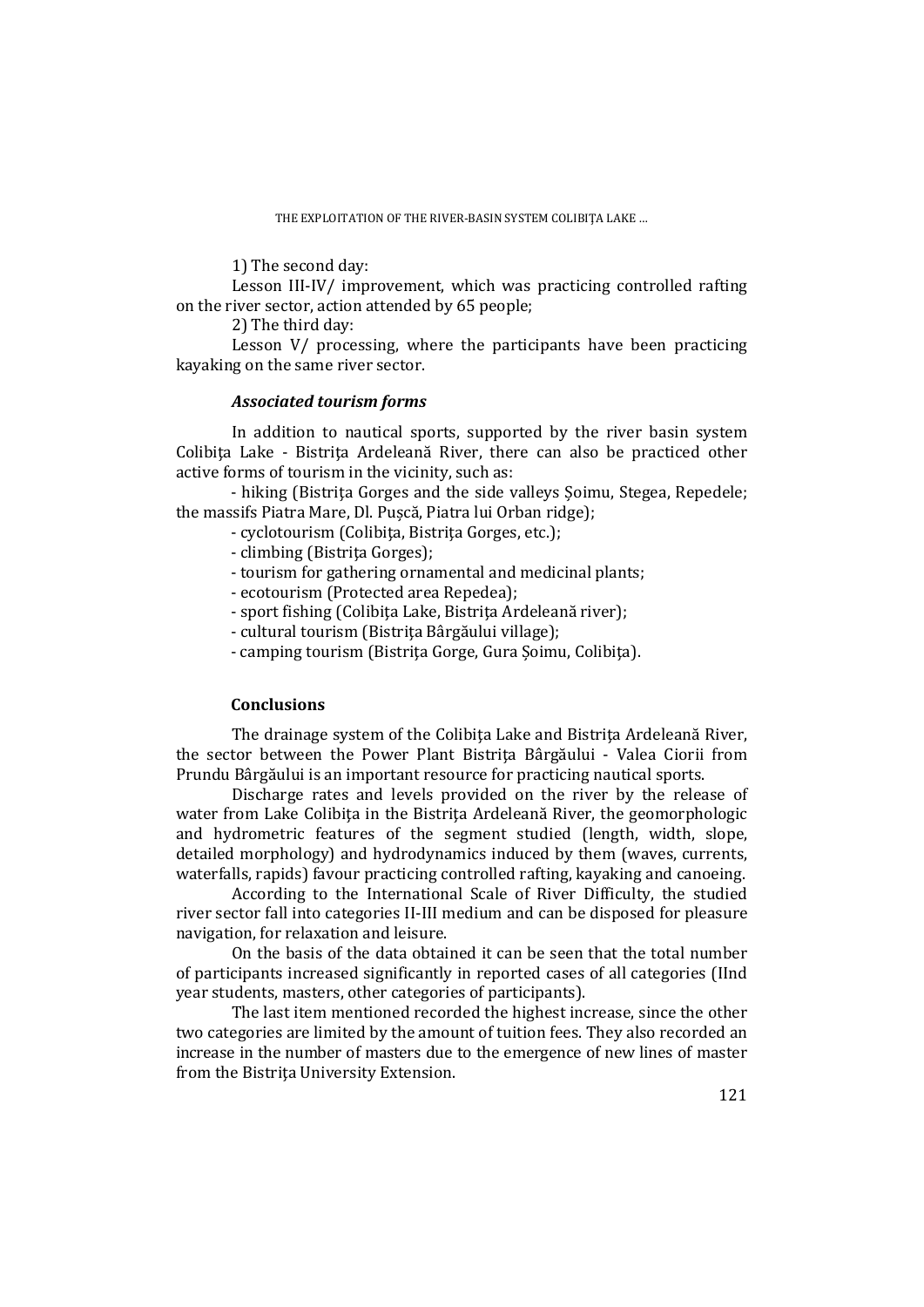### BÂCA IOAN, ȘTEFĂNESCU HOREA

Other significant items registered refer to the average age of participants, sex of participants, and the presence of those who previously practiced nautical activities (table 4).

### **Table 4.**

| <b>ITEMS</b>                                       | Medium age | M   |    | <b>Experience</b> |
|----------------------------------------------------|------------|-----|----|-------------------|
| Second year students-optional paddeling techniques | 18-40      | 52  | 39 |                   |
| Masterands active leisure                          | 23-35      | 58  | 10 |                   |
| Other categories                                   | $30 - 45$  | 50  | 16 | 20                |
| Total                                              | 18-45      | 160 | 65 | 27                |

### Medium age, genre and previous experience of participants at practical nautical activities

These compared data show the fact that the average age of participants is 18-45 years, the proportion of male persons is considerably higher than the female, the same the percentage of participants with previous experience increases markedly in the case of the two last categories, which reveals the attractiveness and positive impact registered from the participants (fig. 8).





Another form of nautical leisure refers to the organization of active camps and adventure focused on initiating/consolidation/training in kayaking/ canoeing/rafting for children. This type of activity is organized mainly during school holidays and will be carried out in conjunction with other active mountain practices such as: climbing, tourist orientation, sightseeing, mountain touring (table 5, fig. 9).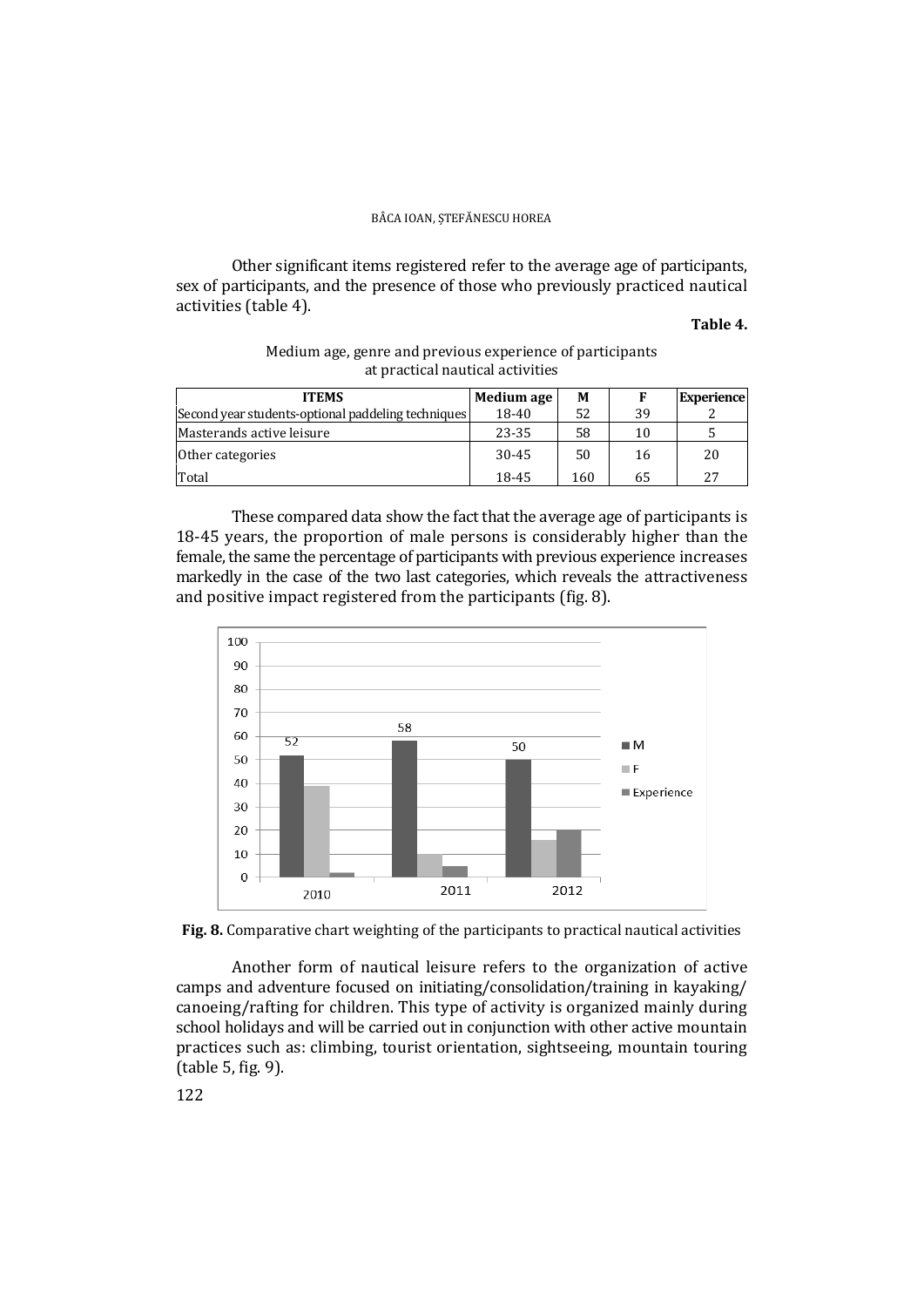#### THE EXPLOITATION OF THE RIVER-BASIN SYSTEM COLIBIŢA LAKE …

**Table 5.**

| Year unfolding | 2010 | 2011 | 2012                                                              | <b>Total</b> |
|----------------|------|------|-------------------------------------------------------------------|--------------|
| Profile camp   |      |      | cayaking-canoeing   cayaking-canoeing   cayaking-canoeing-rafting | ccr          |
| Participants   | 50   |      |                                                                   | 185          |
| Girls          |      |      |                                                                   |              |
| <b>Boys</b>    |      | 49   |                                                                   | 144          |

### Structure of participants of the adventure camps at Colibiţa during the period 2010-2012



**Fig. 9.** Comparative chart of the participants at Colibiţa Adventure camps 1-2010; 2-2011; 3-2012

Selected data reveals the increased interest manifested in the course of this period, which spotlighted the growing number of children who participate in this kind of activity, under the circumstances in which a certain retainer should be manifested in relation to those activities considered to be hazardous.

### **REFERENCES**

Bâca, I., Șteff, I. (2010), *Colibiţa-dimensiuni turistice*, Ed. Nova Didactica, Bistriţa

Munteanu, D.C. (2010), *Dezvoltarea activităţilor de agrement turistic în judeţul Bistriţa-Năsăud. Rafting și caiac pe râul Rebra*, Lucrare de dizertaţie masterat, Universitatea Babeș-Bolyai Cluj-Napoca, Facultatea de Educaţie Fizică și Sport, Specializarea Educaţie Fizică, Fitness și Agrement Turistic